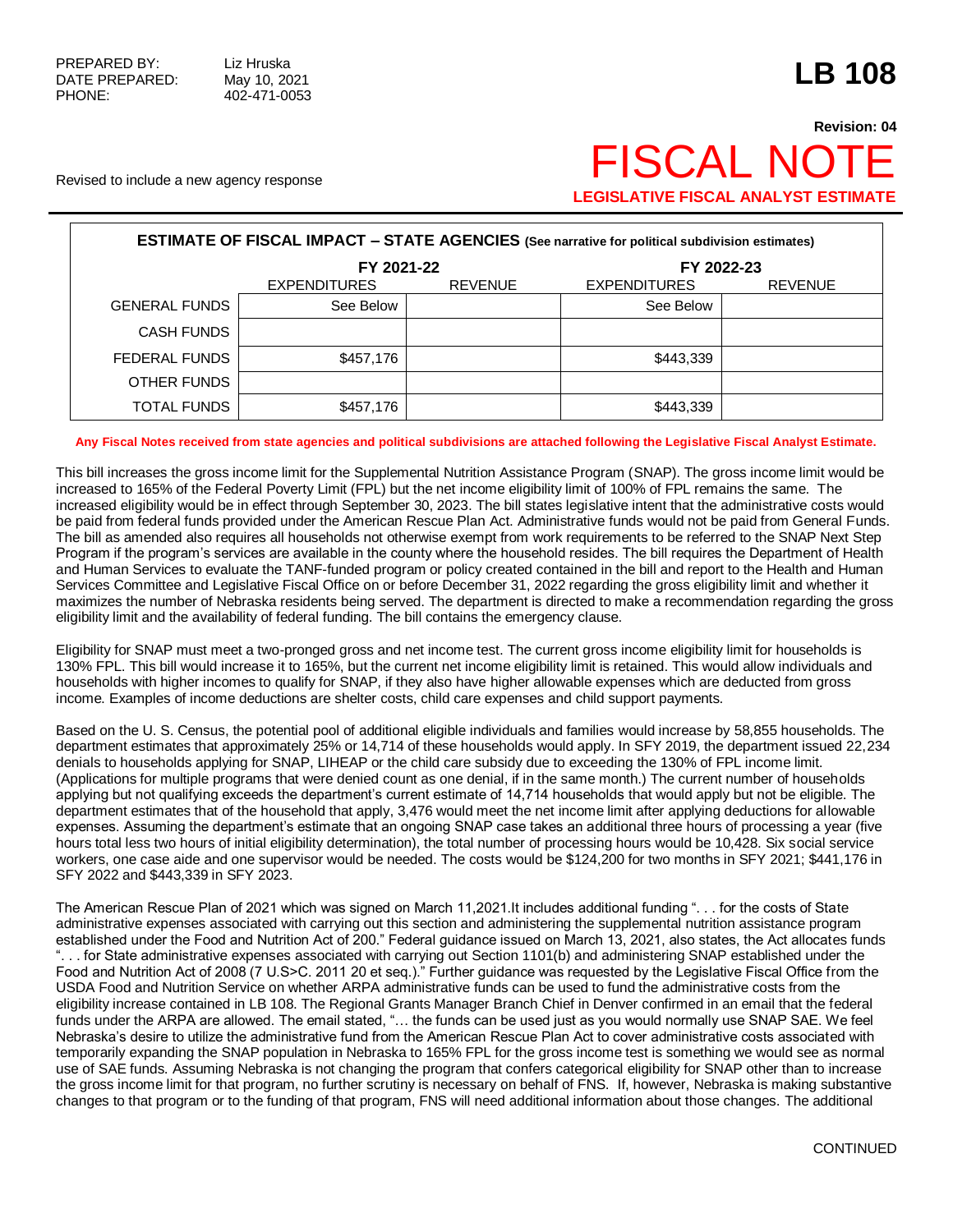funding is available through September 30, 2023, and does not require a state match. The estimated additional funding for Nebraska is \$3 million. The available funding by federal fiscal year is \$1,170,000 in FFY 2021 and FFY 2022 and \$660,000 in FFY 2023. Federal funds will cover the cost of this bill through the next biennium.

The bill as amended requires those qualifying under the provisions of this bill to be referred to the SNAP Next Program under the Department of Labor if they are not otherwise exempt from work requirements and the services are available in their county of residence. The SNAP Next Step Program is administered by the Department of Labor (DOL) and funded with federal funds. The fiscal note from DOL indicates all federal funding is allocated and the new referrals would require General Funds. It is unclear if there is a General Fund impact. It depends on the meaning of "and services are available." It is reasonable to assume that if services are at capacity, they are not available. The language could also be interpreted to mean that DOL is to provide the service by expanding capacity to make the service available. Additional information is needed. Some clients are referred back to the Department of Health and Human Services for additional support services. Those additional services have a minimal fiscal impact.

|                                                                                                                                                 |     |               | ADMINISTRATIVE SERVICES STATE BUDGET DIVISION: REVIEW OF AGENCY & POLT, SUB, RESPONSE |  |  |  |  |
|-------------------------------------------------------------------------------------------------------------------------------------------------|-----|---------------|---------------------------------------------------------------------------------------|--|--|--|--|
| LB:                                                                                                                                             | 108 | AM: 1082.1196 | AGENCY/POLT. SUB: Nebraska Department of Health and Human Services                    |  |  |  |  |
| PHONE: (402) 471-4180<br>REVIEWED BY:<br>Ann Linneman<br>DATE:<br>5-10-2021                                                                     |     |               |                                                                                       |  |  |  |  |
| COMMENTS: The Nebraska Department of Health and Human Services' analysis and estimate of fiscal impact to the<br>department appears reasonable. |     |               |                                                                                       |  |  |  |  |

|  | ADMINISTRATIVE SERVICES STATE BUDGET DIVISION: REVIEW OF AGENCY & POLT. SUB. RESPONSE |  |
|--|---------------------------------------------------------------------------------------|--|
|  |                                                                                       |  |
|  |                                                                                       |  |

| LB:                                                                                                            | 108          | 1082.1196<br>AM: | AGENCY/POLT. SUB: Nebraska Department of Labor |          |                       |
|----------------------------------------------------------------------------------------------------------------|--------------|------------------|------------------------------------------------|----------|-----------------------|
|                                                                                                                | REVIEWED BY: | Ann Linneman     | DATE:                                          | 5-7-2021 | PHONE: (402) 471-4180 |
| COMMENTS: No basis to disagree with The Nebraska Department of Labor's analysis and estimate of fiscal impact. |              |                  |                                                |          |                       |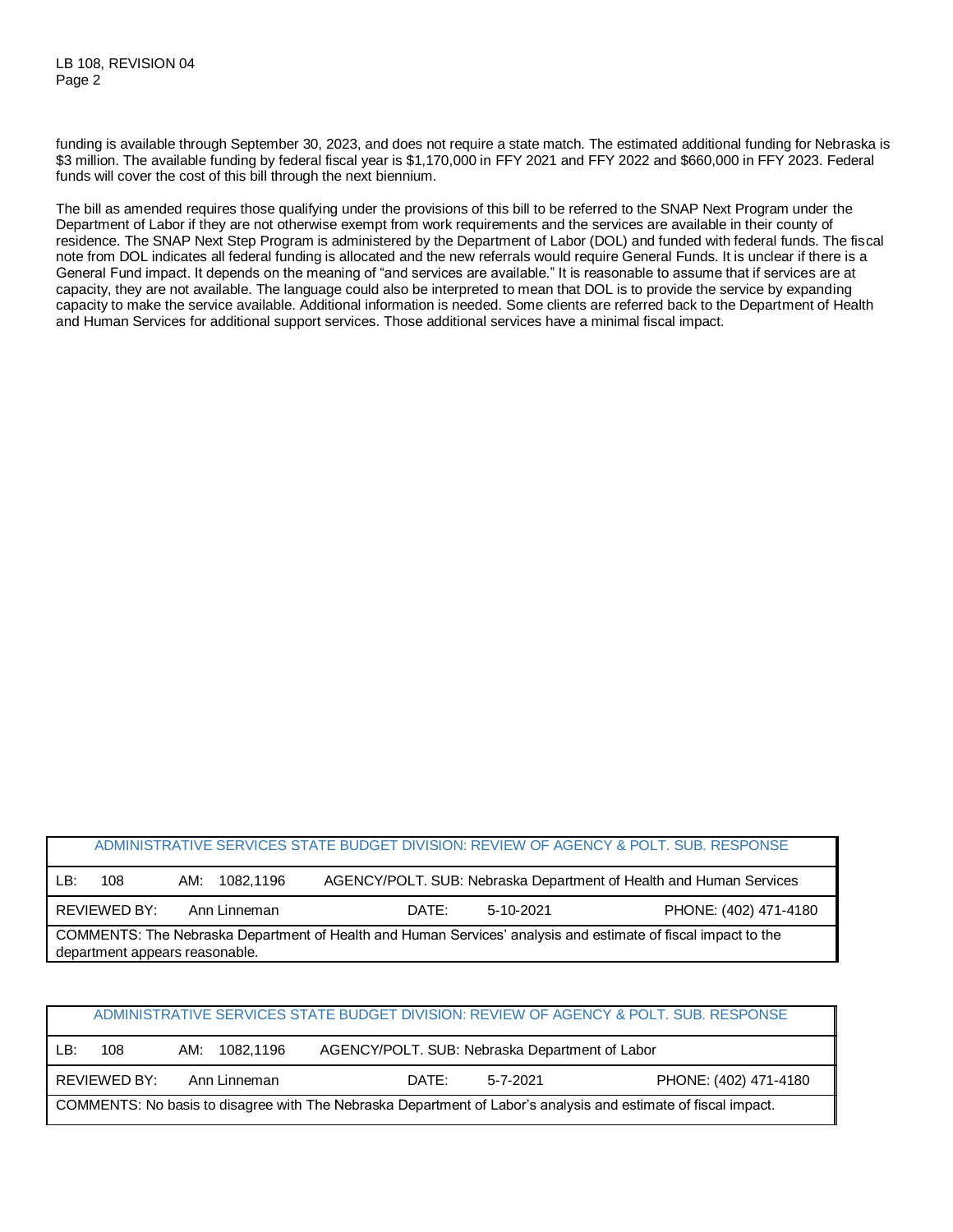## **FISCAL NOTE 2021**

| <b>ESTIMATE PROVIDED BY STATE AGENCY OR POLITICAL SUBDIVISION</b>                       |                     |                |                     |                |  |  |
|-----------------------------------------------------------------------------------------|---------------------|----------------|---------------------|----------------|--|--|
| State Agency or Political Subdivision Name: (2) Department of Health and Human Services |                     |                |                     |                |  |  |
| Phone: (5) 471-6719<br>Prepared by: (3) Mike Michalski<br>Date Prepared 5-10-21         |                     |                |                     |                |  |  |
|                                                                                         | FY 2021-2022        |                | FY 2022-2023        |                |  |  |
|                                                                                         | <b>EXPENDITURES</b> | <b>REVENUE</b> | <b>EXPENDITURES</b> | <b>REVENUE</b> |  |  |
| <b>GENERAL FUNDS</b>                                                                    | \$6,200             |                | \$6,200             |                |  |  |
| <b>CASH FUNDS</b>                                                                       |                     |                |                     |                |  |  |
| <b>FEDERAL FUNDS</b>                                                                    | \$1,637,970         |                | \$1,634,470         |                |  |  |
| <b>OTHER FUNDS</b>                                                                      |                     |                |                     |                |  |  |
| <b>TOTAL FUNDS</b>                                                                      | \$1,644,170         |                | \$1,640,670         |                |  |  |
|                                                                                         |                     |                |                     |                |  |  |

Return by date specified or 72 hours prior to public hearing, whichever is earlier.

Explanation of Estimate:

**LB**(1) **108 AM1082 AM1196**

LB108 AM975 changes the gross income eligibility determination in the Department of Health and Human Services (DHHS) Supplemental Nutrition Assistance Program (SNAP) from 130% to 165% federal poverty level (FPL). However, the net income limit determination will remain at 100% FPL. SNAP is a dual-income test program. An individual must first meet the gross income eligibility limit and if the individual's income is below the gross income guidelines then the individual's deductions may be considered in order to reach the net income limit of 100%. This change would require additional eligibility system updates and additional workload and training to eligibility staff.

Based on US Census Bureau estimates of Nebraska population by FPL for 2019, it is estimated that there are 128,669 living between 130%-165% FPL. In SFY2020 the total number of individuals who received SNAP was 158,328 and the number of SNAP cases was 72,422 which averages 2.19 individuals per case. If there are 128,669 potential clients between 130%-165% FPL then there would be 58,855 potential cases. It is assumed that 25% of these cases, or 14,714, would apply for SNAP benefits. Of those 14,714 who apply, it is assumed that 11,238 applicants would be denied due to the dual-income requirements. It becomes more difficult for individuals at a higher FPL to be eligible due to the dual-income test. It takes 2 hours processing time by Social Service Workers (SSW) to handle these applications, or 22,476 hours annually. The remaining 3,476 applicants would be new ongoing eligible SNAP cases. Eligible SNAP cases take 5 hours of annual processing time to recertify and update various information as changes occur. These new eligible SNAP cases would require 17,380 SSW hours annually. Therefore, the administrative hours required for this new population would be 39,856 annual hours.

The Department of Health and Human Services would require 20 additional new Social Service Workers, 2 Social Services Supervisors, and 2 Case Aides. It is estimated to take 10 hours of IT time to update NFocus at \$35 per hour for a total cost of \$3,500.

SNAP benefits are paid directly by the federal government.

AM1082 allows additional SNAP funding of the Federal American Rescue Plan Act (ARPA) to be utilized through September 30<sup>th</sup>, 2023. After this date, the SNAP gross income limit will return to 130% FPL. The ARPA funds can be used towards administrative costs associated with temporarily expanding the SNAP gross income eligibility to 165% FPL. Once ARPA is fully utilized, any additional expenditures incurred will utilize the General Fund and Federal Fund for SNAP Administration.

AM1196 states that any SNAP recipient whose income is between 131% - 165% FPL until September 30<sup>th</sup>, 2023 shall be referred by DHHS to the Department of Labor (DOL) for SNAP Next Step Program as long as all program requirements are met by the individual. SNAP Next Step Program is a partnership program between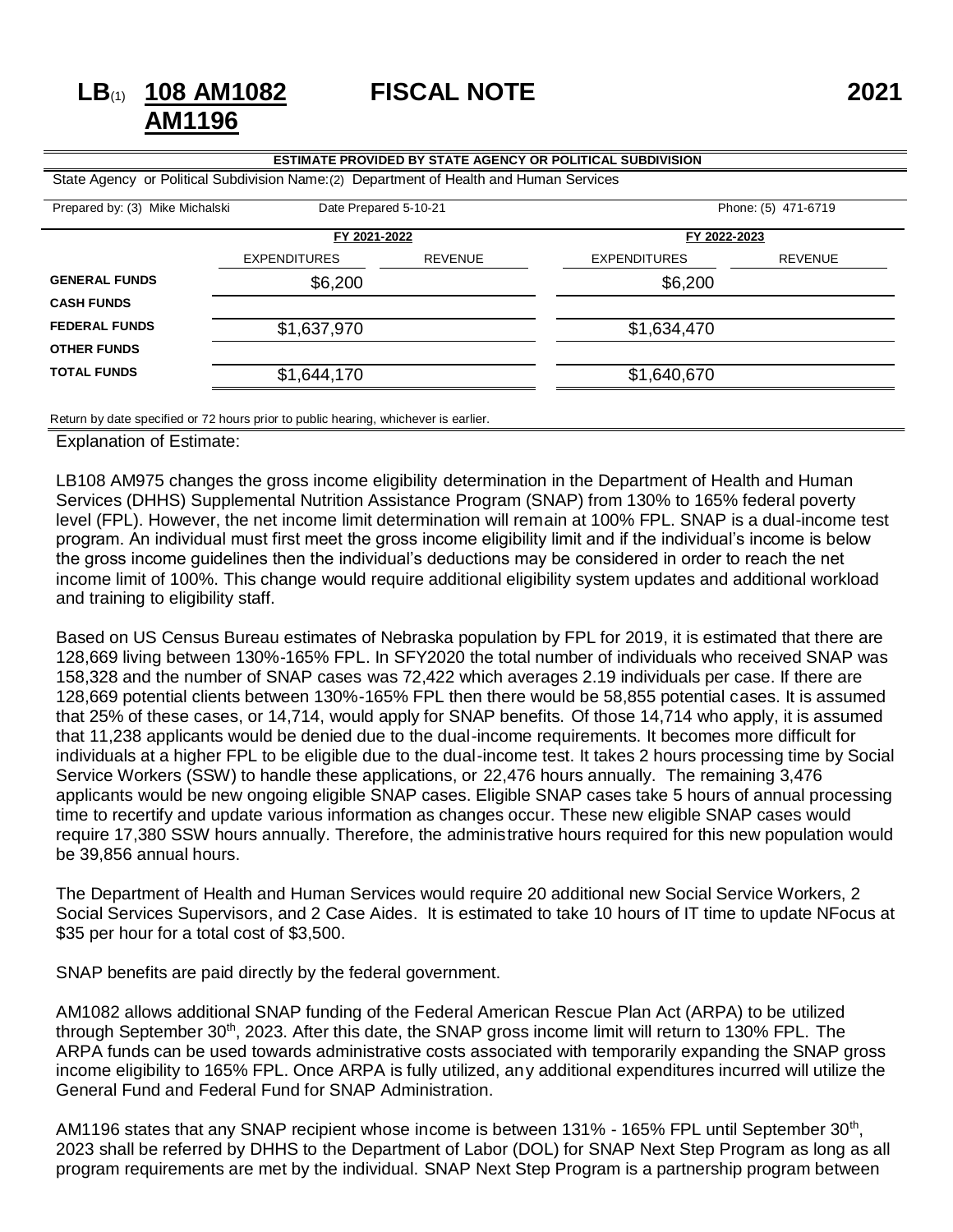the DHHS and DOL to assist under-employed and unemployed recipients of SNAP benefits in finding selfsufficient employment. Approximately 14% of SNAP recipients are eligible for SNAP Next Step requirements (work requirements, residential county) or an estimated 1,066 individuals. Of the 1,066, it is estimated that 1.5% of the individuals would fully enroll in the program (16 total people per year) for an average of \$155 per month and 5 months of enrollment (based on the current program). This would mean an estimated aid expense of \$12,400 per year. SNAP Employment and Training is paid with 50% GF and 50% FF. ARPA funds would not be available for these new benefits. DHHS would also need to hire 1 additional Work Force Coordinator to handle the increased amount of cases and the referral work necessary for the program. This position would be paid with 100% FF (non-ARPA). The cost per year would be \$69,157 per year.

As there is an emergency clause for LB 108, all staff will be hired by July 1, 2021.

| <b>MAJOR OBJECTS OF EXPENDITURE</b> |           |                                  |                                  |                                  |  |  |
|-------------------------------------|-----------|----------------------------------|----------------------------------|----------------------------------|--|--|
| PERSONAL SERVICES:                  |           |                                  |                                  |                                  |  |  |
| <b>POSITION TITLE</b>               | $21 - 22$ | NUMBER OF POSITIONS<br>$22 - 23$ | 2021-2022<br><b>EXPENDITURES</b> | 2022-2023<br><b>EXPENDITURES</b> |  |  |
| C72172 Social Services Worker       | 20        | 20                               | \$744,765                        | \$744,765                        |  |  |
| S72110 Case Aide                    | 2         | 2                                | \$52,391                         | \$52,391                         |  |  |
| V72174 Social Service Supervisor    | າ         | ⌒                                | \$93,895                         | \$93,895                         |  |  |
| C70130 Workforce Coordinator        |           |                                  | \$39,524                         | \$39,524                         |  |  |
|                                     |           |                                  |                                  |                                  |  |  |
|                                     |           |                                  | \$333,610                        | \$333,610                        |  |  |
|                                     |           |                                  | \$367,585                        | \$364,085                        |  |  |
|                                     |           |                                  |                                  |                                  |  |  |
|                                     |           |                                  |                                  |                                  |  |  |
|                                     |           |                                  | \$12,400                         | \$12,400                         |  |  |
|                                     |           |                                  |                                  |                                  |  |  |
|                                     |           |                                  | \$1,644,170                      | \$1,640,670                      |  |  |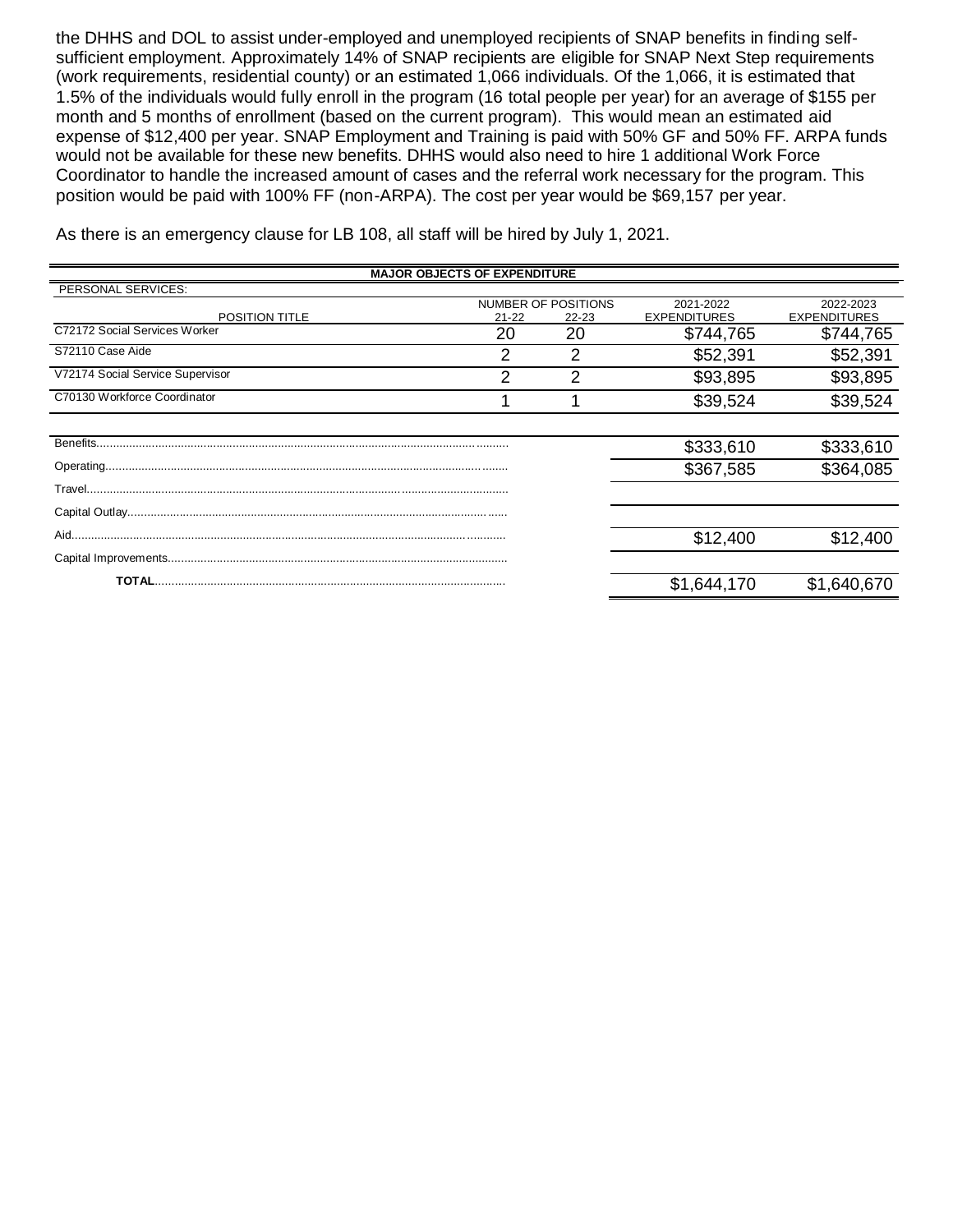**Please complete ALL (5) blanks in the first three lines. 2021**

| LB(1) 108, AM1082 & AM1196                      |                     |                              |                                                                   | <b>FISCAL NOTE</b>        |
|-------------------------------------------------|---------------------|------------------------------|-------------------------------------------------------------------|---------------------------|
| State Agency OR Political Subdivision Name: (2) |                     | Nebraska Department of Labor |                                                                   |                           |
| Prepared by: (3) Katie Thurber                  |                     | Date Prepared: (4) 5-4-2021  |                                                                   | Phone: $(5)$ 402-471-9912 |
|                                                 |                     |                              | <b>ESTIMATE PROVIDED BY STATE AGENCY OR POLITICAL SUBDIVISION</b> |                           |
|                                                 |                     | FY 2021-22                   | FY 2022-23                                                        |                           |
|                                                 | <b>EXPENDITURES</b> | <b>REVENUE</b>               | <b>EXPENDITURES</b>                                               | <b>REVENUE</b>            |
| <b>GENERAL FUNDS</b>                            | \$3,419,405         |                              | \$4,415,206                                                       |                           |
| <b>CASH FUNDS</b>                               |                     |                              |                                                                   |                           |
| <b>FEDERAL FUNDS</b>                            |                     |                              |                                                                   |                           |
| <b>OTHER FUNDS</b>                              |                     |                              |                                                                   |                           |
| <b>TOTAL FUNDS</b>                              | \$3,419,405         |                              | \$4,415,206                                                       |                           |

**Explanation of Estimate:** AM1196 requires any recipient of Supplemental Nutrition Assistance Program benefits whose household income is between one hundred thirty-one and one hundred sixty-five percent of the federal Office of Management and Budget income poverty guidelines who is not exempt from work participation requirements to be referred to the Nebraska Department of Labor (NDOL) for enrollment in the SNAP Next Step Program. The SNAP Next Step Program is a partnership between the Nebraska Department of Health and Human Services (NDHHS), NDOL, and the local workforce development area under the Workforce Innovation and Opportunity Act (WIOA). Once a referral from NDHHS is made to the applicable local area, the individual is assigned a case manager. The case manager discusses WIOA Title I program eligibility with them. If interested, the individual is then provided information on applicable training programs and career resources. If enrolled in WIOA Title 1 program, the individual is co-managed by both NDHHS and the applicable local area program staff. The funding for WIOA Title 1 participation is federal funding through WIOA.

Nebraska currently has three local areas under WIOA: Greater Nebraska; Greater Lincoln; and Greater Omaha. Greater Nebraska is administered by the Nebraska Department of Labor and Greater Lincoln and Greater Omaha are administered by the cities of Lincoln and Omaha, respectively. Each local area would be responsible for case management and the cost of training programs for participants in their local area through WIOA Title I funds distributed through NDOL.

NDOL and NDHHS currently serve 138 individuals under this program. It is estimated under the expanded eligibility requirements that approximately 1,066 additional individuals would be required to participate in the program. One full-time employee can absorb a caseload of 45 participants on the program. If all 1,066 individuals participated in the program, 24 new employees would be needed between the three local areas. NDOL estimates their individual employee costs at \$60,000 per employee. Assuming a similar cost for all local areas, staffing costs would be \$1,440,000. Twenty-five percent of this is identified as 6.0 FTE's for Greater Nebraska shown on the following page plus an additional \$18,000 for related equipment.

Additionally, the SNAP Next Step Program has the option for participation in a training program. The average cost of a training program is \$5,582. Currently, 50% of all SNAP Next Step program participants are enrolled in a training program. If 50% of new participants enroll in training programs, approximately 533 new training enrollees for the three local area training programs. This would be a total estimated training cost of \$2,975,206. The training programs are coordinated through the local area WIOA provider and paid in full through WIOA. The training costs would be part of each local area's WIOA budget. Between the three local areas, training program costs would increase by \$2,975,206. WIOA is a federally funded program, and allotments for the 2021 Program Year beginning July 1, 2021 have already been established. Nebraska's total statewide funds available for PY21 for all three local areas are approximately \$7,800,000.

The total costs for one year of administering this program at LB 108 proposed levels is approximately \$4,415,206 for all three local areas. NDOL is specifically responsible for staffing Greater Nebraska. The difference between the grand total and the \$360,000 for Greater Nebraska staffing is \$4,055,206, which is available for Aid. The program will not begin until October of